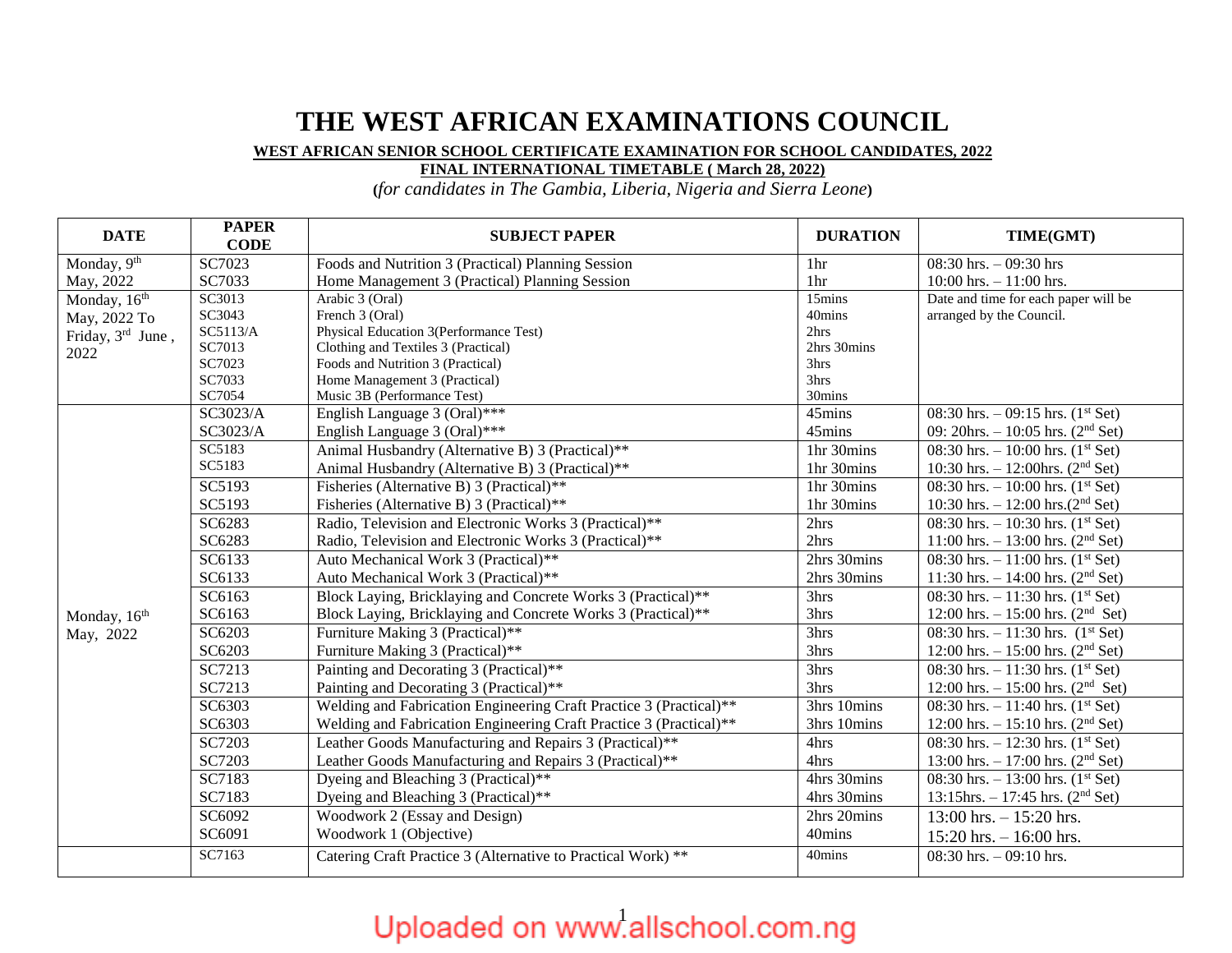|                 | SC7173               | Cosmetology 3 (Alternative to Practical Work) **                   | 1hr             | $08:30$ hrs. $-09:30$ hrs.                      |
|-----------------|----------------------|--------------------------------------------------------------------|-----------------|-------------------------------------------------|
|                 | SC6212               | GSM Phone Maintenance and Repair 2 (Essay)**                       | 1hr 35mins      | 08:30 hrs. $-10:05$ hrs.                        |
|                 | SC6211               | GSM Phone Maintenance and Repair 1 (Objective)**                   | 45mins          | 10:05 hrs. $- 10:50$ hrs.                       |
|                 | SC6252               | Mining 2 (Essay)**                                                 | 2hrs5 mins      | 08:30 hrs. $-10:35$ hrs.                        |
|                 | SC6251               | Mining 1 (Objective)**                                             | 40mins          | 10:35 hrs. $- 11:15$ hrs.                       |
|                 | SC1142               | Salesmanship 2 (Essay)**                                           | 2hrs            | 08:30 hrs. $-10:30$ hrs.                        |
|                 | SC1141               | Salesmanship 1 (Objective)**                                       | 50mins          | 10:30 hrs. $- 11:20$ hrs.                       |
|                 | SC7202               | Leather Goods Manufacturing and Repairs 2 (Essay)**                | 2hrs            | 08:30 hrs. $-10:30$ hrs.                        |
|                 | SC7201               | Leather Goods Manufacturing and Repairs 1 (Objective)**            | 1hr             | 10:30 hrs. $- 11:30$ hrs.                       |
|                 | SC7193               | Garment Making 3(Alternative to Practical Work) **                 | 45mins          | 10:30 hrs. $-11:15$ hrs.                        |
|                 | SC1122               | Marketing 2 (Essay)**                                              | 2hrs            | $08:30$ hrs. $-10:30$ hrs.                      |
|                 | SC1121               | Marketing 1 (Objective)**                                          | 50mins          | 10:30 hrs. $-11:20$ hrs.                        |
|                 | SC1092               | Bookkeeping 2 (Essay)**                                            | 2hrs            | $08:30$ hrs. $-10:30$ hrs.                      |
| Tuesday, 17th   | SC1091               | Bookkeeping 1 (Objective)**                                        | 50mins          | 10:30 hrs. $- 11:20$ hrs.                       |
| May, 2022       | SC1162               | Store Keeping 2 (Essay)**                                          | 2hrs            | 08:30 hrs. $-10:30$ hrs.                        |
|                 | SC1161               | Store Keeping 1 (Objective)**                                      | 50mins          | 10:30 hrs. $-11:20$ hrs.                        |
|                 | SC7042               | Management-In-Living 2 (Essay)***                                  | 2hrs            | 08:30 hrs. $-10:30$ hrs.                        |
|                 | SC7041               | Management-In-Living 1 (Objective)***                              | 1hr             | 10:30 hrs. $- 11:30$ hrs.                       |
|                 | SC7043               | Management-In-Living 3 (Test of Practical Work) ***                | 1hr             | $14:00$ hrs. $- 15:00$ hrs.                     |
|                 | $\overline{SC6}$ 122 | Auto Electrical Works 2 (Essay)**                                  | 1hr             | 13:00 hrs. $- 14:00$ hrs.                       |
|                 | SC6121               | Auto Electrical Works 1 (Objective)**                              | 45mins          | 14:00 hrs. $- 14:45$ hrs.                       |
|                 | SC6292               | Upholstery 2 (Essay)**                                             | 1hr             | 13:00 hrs. $-14:00$ hrs.                        |
|                 | SC6291               | Upholstery 1 (Objective)**                                         | 1 <sub>hr</sub> | 14:00 hrs. $- 15:00$ hrs.                       |
|                 | SC6102               | Air-conditioning and Refrigeration 2 (Essay)**                     | 1hr 30mins      | 13:00 hrs. $- 14:30$ hrs.                       |
|                 | SC6101               | Air-conditioning and Refrigeration 1 (Objective)**                 | 1hr             | 14:30 hrs. $- 15:30$ hrs.                       |
|                 | SC6112               | Auto Body Repairs and Spray Painting 2 (Essay)**                   | 1hr 30mins      | 13:00 hrs. $- 14:30$ hrs.                       |
|                 | SC6111               | Auto Body Repairs and Spray Painting 1 (Objective)**               | 1hr             | 14:30 hrs. $- 15:30$ hrs.                       |
|                 | SC1112               | Insurance $2$ (Essay)**                                            | 2hrs            | 13:30 hrs. $- 15:30$ hrs.                       |
|                 | SC1111               | Insurance 1 (Objective)**                                          | 50mins          | 15:30 hrs. $- 16:20$ hrs.                       |
|                 | SC6053               | Electronics 3 (Practical)                                          | 3hrs            | 08:30 hrs. $-11:30$ hrs. (1 <sup>st</sup> Set)  |
|                 | SC6053               | Electronics 3 (Practical)                                          | 3hrs            | 12:00 hrs. $- 15:00$ hrs. (2 <sup>nd</sup> Set) |
| Wednesday, 18th | SC6153               | Basic Electronics 3 (Practical) **                                 | 3hrs            | 08:30 hrs. $-11:30$ hrs. (1 <sup>st</sup> Set)  |
| May, 2022       | SC6153               | Basic Electronics 3 (Practical) **                                 | 3hrs            | 12:00 hrs. $- 15:00$ hrs. (2 <sup>nd</sup> Set) |
|                 | SC7032               | Home Management 2 (Essay)                                          | 1hr             | 13:00 hrs. $- 14:00$ hrs.                       |
|                 | SC7031               | Home Management 1 (Objective)                                      | 1hr             | 14:00 hrs. $- 15:00$ hrs.                       |
|                 | SC1052               | Principles of Cost Accounting 2 (Essay)                            | 2hrs            | 08:30 hrs. $-10:30$ hrs.                        |
|                 | SC1051               | Principles of Cost Accounting 1 (Objective)                        | 1 <sup>hr</sup> | 10:30 hrs. $- 11:30$ hrs                        |
|                 | SC1102               | Data Processing 2 (Essay)**                                        | 2hrs            | $08:30$ hrs. $-10:30$ hrs.                      |
|                 | SC1101               | Data Processing 1 (Objective)**                                    | 1hr             | 10:30 hrs. $- 11:30$ hrs.                       |
| Thursday, 19th  | SC6123               | Auto Electrical Works 3 (Alternative to Practical Work)**          | 1hr 15mins      | 08:30 hrs. $-$ 09:45 hrs.                       |
| May, 2022       | SC6282               | Radio, Television and Electronic Works 2 (Essay)**                 | 1hr             | 08:30 hrs. $-$ 09:30 hrs.                       |
|                 | SC6281               | Radio, Television and Electronic Works 1 (Objective)**             | 45mins          | 09:30 hrs. $-10:15$ hrs.                        |
|                 | SC6302               | Welding and Fabrication Engineering Craft Practice 2 (Essay)**     | 1hr 30mins      | 08:30 hrs. $-10:00$ hrs.                        |
|                 | SC6301               | Welding and Fabrication Engineering Craft Practice 1 (Objective)** | 1hr             | 10:00 hrs. $- 11:00$ hrs.                       |
|                 | SC7222               | Photography 2 (Essay)**                                            | 2hrs            | 08:30 hrs. $-10:30$ hrs.                        |
|                 | SC7221               | Photography 1 (Objective)**                                        | 1 <sub>hr</sub> | 10:30 hrs. $- 11:30$ hrs.                       |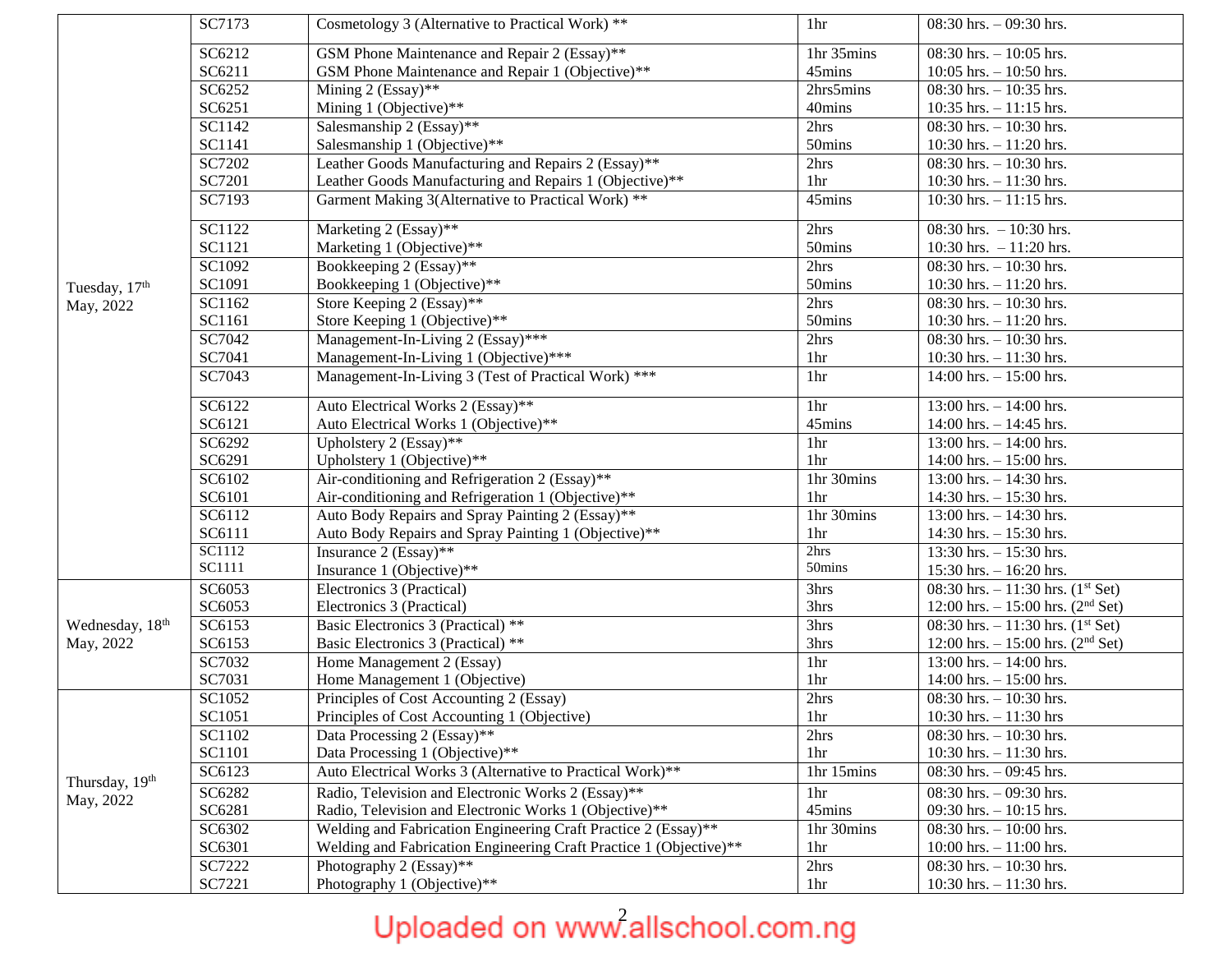|                          | SC6132 | Auto Mechanical Work 2 (Essay)**                             | 2hrs 15mins | 08:30 hrs. $-10:45$ hrs.                        |
|--------------------------|--------|--------------------------------------------------------------|-------------|-------------------------------------------------|
|                          | SC6131 | Auto Mechanical Work 1 (Objective)**                         | 45mins      | 10:45 hrs. $- 11:30$ hrs.                       |
|                          | SC6192 | Electrical Installation and Maintenance Work 2 (Essay)**     | 2hrs 15mins | 08:30 hrs. $-10:45$ hrs.                        |
|                          | SC6191 | Electrical Installation and Maintenance Work 1 (Objective)** | 45mins      | 10:45 hrs. $- 11:30$ hrs.                       |
|                          | SC6273 | Printing Craft Practice 3 (Practical)**                      | 1hr         | 08:30 hrs. $-$ 09:30 hrs. (1 <sup>st</sup> Set) |
|                          | SC6273 | Printing Craft Practice 3 (Practical)**                      | 1hr         | 10:00 hrs. $-11:00$ hrs. (2 <sup>nd</sup> Set)  |
|                          | SC6263 | Plumbing and Pipe Fitting 3 (Practical)**                    | 1hr 30mins  | 08:30 hrs. $-10:00$ hrs. $(1st Set)$            |
|                          | SC6263 | Plumbing and Pipe Fitting 3 (Practical)**                    | 1hr 30mins  | 10:30 hrs. $- 12:00$ hrs. (2 <sup>nd</sup> Set) |
|                          | SC6103 | Air-conditioning and Refrigeration 3 (Practical)**           | 2hrs        | 08:30 hrs. $-10:30$ hrs. (1 <sup>st</sup> Set)  |
|                          | SC6103 | Air-conditioning and Refrigeration 3 (Practical)**           | 2hrs        | 11:00 hrs. $- 13:00$ hrs. $(2nd Set)$           |
|                          | SC6173 | Carpentry and Joinery 3 (Practical)**                        | 2hrs        | 08:30 hrs. $-10:30$ hrs. $(1st Set)$            |
|                          | SC6173 | Carpentry and Joinery 3 (Practical)**                        | 2hrs        | 11:00 hrs. $- 13:00$ hrs. (2 <sup>nd</sup> Set) |
|                          | SC6293 | Upholstery 3 (Practical)**                                   | 2hrs        | 08:30 hrs. $-10:30$ hrs. (1 <sup>st</sup> Set)  |
|                          | SC6293 | Upholstery 3 (Practical)**                                   | 2hrs        | 11:00 hrs. $- 13:00$ hrs. (2 <sup>nd</sup> Set) |
|                          | SC6243 | Machine Woodworking 3 (Practical)**                          | 2hrs        | 08:30 hrs. $-10:30$ hrs. $(1st Set)$            |
|                          | SC6243 | Machine Woodworking 3 (Practical)**                          | 2hrs        | 11:00 hrs. $- 13:00$ hrs. (2 <sup>nd</sup> Set) |
|                          | SC6113 | Auto Body Repairs and Spray Painting 3 (Practical)**         | 3hrs 10mins | 08:30 hrs. $-11:40$ hrs. (1 <sup>st</sup> Set)  |
|                          | SC6113 | Auto Body Repairs and Spray Painting 3 (Practical)**         | 3hrs 10mins | 12:00hrs. $- 15:10$ hrs. (2 <sup>nd</sup> Set)  |
|                          | SC5192 | Fisheries (Alternative B) 2 (Essay)**                        | 2hrs        | 13:30 hrs. $-15:30$ hrs.                        |
|                          | SC5191 | Fisheries (Alternative B) 1 (Objective)**                    | 40mins      | $15:30$ hrs. $-16:10$ hrs.                      |
|                          | SC5182 | Animal Husbandry (Alternative B) 2 (Essay)**                 | 2hrs        | 13:00 hrs. $- 15:00$ hrs.                       |
|                          | SC5181 | Animal Husbandry (Alternative B) 1 (Objective)**             | 40mins      | 15:00 hrs. $- 15:40$ hrs.                       |
|                          | SC1172 | Store Management 2 (Essay)**                                 | 2hrs        | 08:30 hrs. $-10:30$ hrs.                        |
|                          | SC1171 | Store Management 1 (Objective)**                             | 1hr         | 10:30 hrs. $- 11:30$ hrs.                       |
|                          | SC1132 | Office Practice 2 (Essay)**                                  | 2hrs 10mins | 13:00 hrs. $- 15:10$ hrs.                       |
|                          | SC1131 | Office Practice 1 (Objective)**                              | 1hr         | $15:10$ hrs. $- 16:10$ hrs.                     |
|                          | SC1152 | Stenography 2(Essay)**                                       | 40mins      | 08:30 hrs. - 09:10 hrs.                         |
|                          | SC1151 | Stenography 1(Objective)**                                   | 40mins      | 09:10 hrs. - 09:50hrs.                          |
|                          | SC7172 | Cosmetology 2 (Essay)**                                      | 1hr 20mins  | 08:30 hrs. $-$ 09:50 hrs.                       |
|                          | SC7171 | Cosmetology 1 (Objective)**                                  | 40mins      | 09:50 hrs. $-10:30$ hrs.                        |
|                          | SC6162 | Block Laying, Bricklaying and Concrete Works 2 (Essay)**     | 1hr         | 08:30 hrs. $-$ 09:30 hrs.                       |
|                          | SC6161 | Block Laying, Bricklaying and Concrete Works 1 (Objective)** | 45mins      | 09:30 hrs. $-10:15$ hrs.                        |
|                          | SC7162 | Catering Craft Practice 2 (Essay)**                          | 50mins      | 08:30 hrs. $-$ 09:20 hrs.                       |
|                          | SC7161 | Catering Craft Practice 1 (Objective)**                      | 40mins      | 09:20 hrs. $-10:00$ hrs.                        |
|                          | SC6242 | Machine Woodworking 2 (Essay)**                              | 1hr         | 08:30 hrs. $-$ 09:30 hrs.                       |
| Friday, 20 <sup>th</sup> | SC6241 | Machine Woodworking 1 (Objective)**                          | 1hr         | 09:30 hrs. $-10:30$ hrs.                        |
| May, 2022                | SC6262 | Plumbing and Pipe Fitting 2 (Essay)**                        | 1hr         | 08:30 hrs. $-$ 09:30 hrs.                       |
|                          | SC6261 | Plumbing and Pipe Fitting 1 (Objective)**                    | 1hr         | 09:30 hrs. $-10:30$ hrs.                        |
|                          | SC7223 | Photography 3 (Alternative to Practical Work) **             | 3hrs        | $\overline{08:}30$ hrs. $-11:30$ hrs.           |
|                          | SC6172 | Carpentry and Joinery 2 (Essay)**                            | 1hr 30mins  | 08:30 hrs. $-10:00$ hrs.                        |
|                          | SC6171 | Carpentry and Joinery 1 (Objective)**                        | 45mins      | 10:00 hrs. $- 10:45$ hrs.                       |
|                          | SC6272 | Printing Craft Practice 2 (Essay)**                          | 1hr 30mins  | 08:30 hrs. $-10:00$ hrs.                        |
|                          | SC6271 | Printing Craft Practice 1 (Objective)**                      | 45mins      | 10:00 hrs. $- 10:45$ hrs.                       |
|                          | SC2172 | Tourism $2 \overline{(Essay)^{**}}$                          | 1hr 50mins  | 08:30 hrs. $-10:20$ hrs.                        |
|                          | SC2171 | Tourism 1 (Objective)**                                      | 40mins      | 10:20 hrs. $- 11:00$ hrs.                       |
|                          | SC7192 | Garment Making 2 (Essay)**                                   | 40mins      | 08:30 hrs. $-$ 09:10 hrs.                       |
|                          | SC7191 | Garment Making 1 (Objective)**                               | 45mins      | 09:10 hrs. $-$ 09:55 hrs.                       |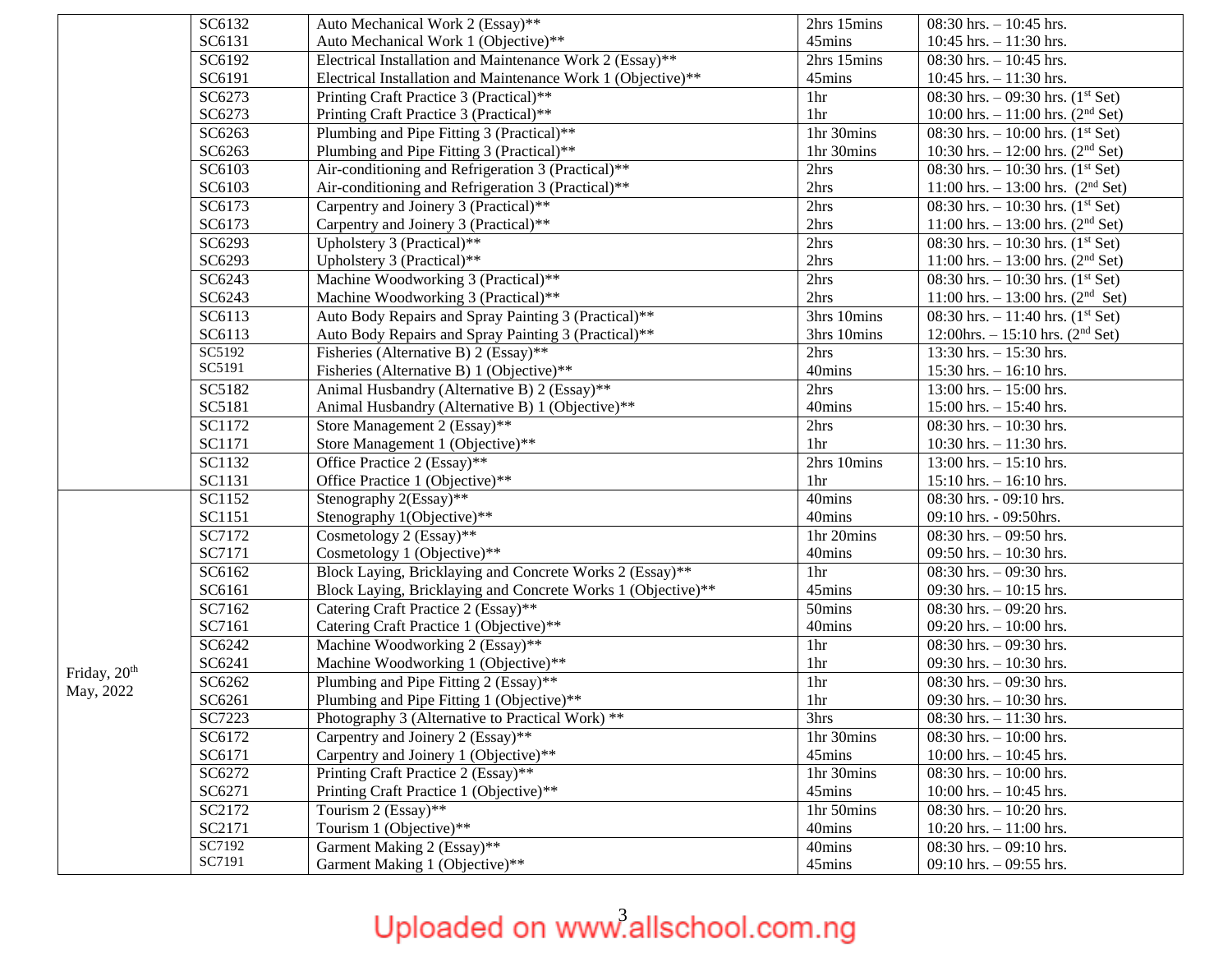|                             | SC7212          | Painting and Decorating 2 (Essay)**                                | 2hrs        | $08:30$ hrs. $-10:30$ hrs.                      |
|-----------------------------|-----------------|--------------------------------------------------------------------|-------------|-------------------------------------------------|
|                             | SC7211          | Painting and Decorating 1 (Objective)**                            | 1hr         | 10:30 hrs. $- 11:30$ hrs.                       |
|                             | SC7182          | Dyeing and Bleaching 2 (Essay)**                                   | 1hr 40mins  | 08:30 hrs. $-10:10$ hrs.                        |
|                             | SC7181          | Dyeing and Bleaching 1 (Objective)**                               | 45mins      | $10:10$ hrs. $-10:55$ hrs.                      |
|                             | SC6202          | Furniture Making 2 (Essay)**                                       | 2hrs        | 08:30 hrs. $-10:30$ hrs.                        |
|                             | SC6201          | Furniture Making 1 (Objective)**                                   | 45mins      | 10:30 hrs. $- 11:15$ hrs.                       |
|                             | SC1082          | Automobile Parts Merchandising 2 (Essay)**                         | 2hrs        | 08:30 hrs. $-10:30$ hrs.                        |
|                             | SC1081          | Automobile Parts Merchandising 1 (Objective)**                     | 50mins      | 10:30 hrs. $- 11:20$ hrs.                       |
|                             | SC6073          | Metalwork 3 (Practical)                                            | 3hrs 10mins | 08:30 hrs. $-11:40$ hrs. (1 <sup>st</sup> Set)  |
|                             | SC6073          | Metalwork 3 (Practical)                                            | 3hrs10mins  | 12:00 hrs. $- 15:10$ hrs. (2 <sup>nd</sup> Set) |
|                             | SC1153          | Stenography 3(Shorthand & Word Processing) **                      | 1hr 38mins  | 14:00 hrs. - 15:38 hrs.                         |
|                             | <b>SC7053</b>   | Music 3A (Aural)                                                   | 45mins      | 08:30 hrs. $-9:15$ hrs.                         |
|                             | <b>SC5023/A</b> | <b>Agricultural Science 3 (Practical)</b>                          | 1hr 30mins  | 08:30 hrs. $-10:00$ hrs. $(1st Set)$            |
| Monday, 23rd                | <b>SC5023/A</b> | <b>Agricultural Science 3 (Practical)</b>                          | 1hr 30mins  | 10:30 hrs. $- 12:00$ hrs. $(2nd Set)$           |
| May, 2022                   | <b>SC5023/B</b> | Agricultural Science 3 (Alternative to Practical Work)*****        | 1hr 30mins  | $08:30$ hrs. $-10:00$ hrs.                      |
|                             |                 |                                                                    |             |                                                 |
|                             | <b>SC6082</b>   | <b>Technical Drawing 2 (Essay)</b>                                 | 1hr 45mins  | $13:00$ hrs. $-14:45$ hrs.                      |
|                             | SC6081          | <b>Technical Drawing 1 (Objective)</b>                             | 1hr         | 14:45 hrs. $- 15:45$ hrs.                       |
|                             | SC1042          | Financial Accounting 2 (Essay)                                     | 2hrs 30mins | 08:30 hrs. $-11:00$ hrs.                        |
| Tuesday, 24 <sup>th</sup>   | SC1041          | Financial Accounting 1 (Objective)                                 | 1hr         | $11:00$ hrs. - $12:00$ hrs.                     |
| May, 2022                   | SC3042          | French 2 (Essay)                                                   | 1hr 15mins  | $13:00$ hrs. $-14:15$ hrs.                      |
|                             | SC3041          | French 1 (Objective)                                               | 1hr         | $14:15$ hrs. $-15:15$ hrs.                      |
|                             | SC1022          | Clerical Office Duties 2 (Essay)                                   | 2hrs 10mins | 08:30 hrs. $-10:40$ hrs.                        |
|                             | SC1021          | Clerical Office Duties 1 (Objective)                               | 50mins      | 10:40 hrs. $- 11:30$ hrs.                       |
|                             | SC2162          | Civic Education 2 (Essay)**                                        | 2hrs        | 08:30 hrs. $-10:30$ hrs.                        |
| Wednesday, 25 <sup>th</sup> | SC2161          | Civic Education 1 (Objective)**                                    | 1hr         | 10:30 hrs. $- 11:30$ hrs.                       |
| May, 2022                   | SC6182          | Computer Studies 2 (Essay)**                                       | 1hr         | 13:00 hrs. $- 14:00$ hrs.                       |
|                             | SC6181          | Computer Studies 1 (Objective)**                                   | 1hr         | 14:00 hrs. $- 15:00$ hrs.                       |
|                             | SC1012          | <b>Business Management 2 (Essay)</b>                               | 2hrs        | 13:00 hrs. $- 15:00$ hrs.                       |
|                             | SC1011          | Business Management 1 (Objective)                                  | 1hr         | 15:00 hrs. $- 16:00$ hrs.                       |
|                             | SC6093          | Woodwork 3 (Practical)                                             | 3hrs        | 08:30 hrs. $-11:30$ hrs. $(1st Set)$            |
| Thursday, 26 <sup>th</sup>  | SC6093          | Woodwork 3 (Practical)                                             | 3hrs        | 12:00 hrs. $- 15:00$ hrs. (2 <sup>nd</sup> Set) |
| May, 2022                   | SC1032          | Commerce 2 (Essay)                                                 | 2hrs        | 13:00 hrs. $-15:00$ hrs.                        |
|                             | SC1031          | Commerce 1 (Objective)                                             | 50mins      | $15:00$ hrs. $- 15:50$ hrs.                     |
|                             | SC6083          | Technical Drawing 3 (Sketches, Building and Mechanical Drawing)    | 2hrs 45mins | 08:30 hrs. $-11:15$ hrs.                        |
| Friday, 27th May,<br>2022   | SC1061          | Shorthand                                                          | 1hr 15mins  | 13:30 hrs. $- 14:45$ hrs.                       |
|                             | SC7022          | Foods and Nutrition 2 (Essay)                                      | 1hr 15mins  | $14:00$ hrs. $-15:15$ hrs.                      |
|                             | SC7021          | Foods and Nutrition 1 (Objective)                                  | 1hr         | $15:15$ hrs. $-16:15$ hrs.                      |
|                             | SC5083          | Health Education /Health Science 3 (Alternative to Practical Work) | 1hr 45mins  | $08:30$ hrs. $-10:15$ hrs.                      |
|                             | SC6012          | Applied Electricity 2 (Essay)                                      | 1hr         | 11:00 hrs. $- 12:00$ hrs.                       |
| Monday, 30 <sup>th</sup>    | SC6011          | Applied Electricity 1 (Objective)                                  | 1hr         | 12:00 hrs. $- 13:00$ hrs.                       |
| May, 2022                   | SC6142          | Basic Electricity 2 (Essay) **                                     | 1hr         | $11:00$ hrs. $-12:00$ hrs.                      |
|                             | SC6141          | Basic Electricity 1 (Objective) **                                 | 1hr         | 12:00 hrs. $- 13:00$ hrs.                       |
|                             | SC3012          | Arabic 2 (Essay)                                                   | 2hrs        | 13:00 hrs. $- 15:00$ hrs.                       |
|                             | SC3011          | Arabic 1 (Objective)                                               | 50mins      | $15:00$ hrs. $- 15:50$ hrs.                     |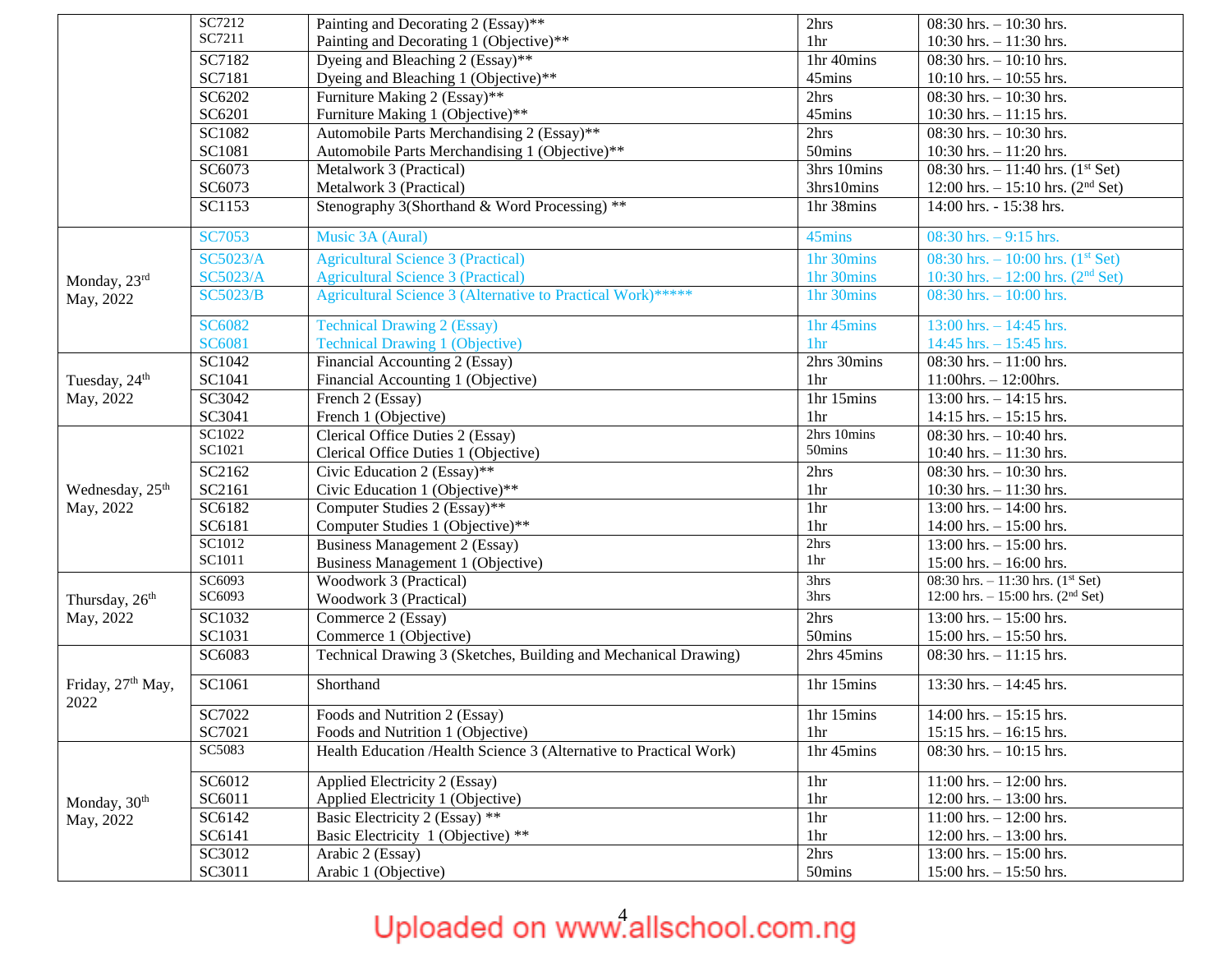|                 | SC5123/A           | Physics 3 (Practical) (Alternative A)                | 2hrs 45mins | 08:30 hrs. $-11:15$ hrs. (1 <sup>st</sup> Set) |
|-----------------|--------------------|------------------------------------------------------|-------------|------------------------------------------------|
|                 | SC5123/A           | Physics 3 (Practical) (Alternative A)                | 2hrs 45mins | 11:45 hrs. $-14:30$ hrs. $(2nd Set)$           |
| Tuesday, $31st$ | SC6043             | Building Construction 3 (Building Drawing and Essay) | 2hrs 30mins | $11:45$ hrs. $-14:15$ hrs.                     |
| May, 2022       |                    |                                                      |             |                                                |
|                 | SC <sub>2072</sub> | History 2 (Essay)                                    | 2hrs        | $13:00$ hrs. $-15:00$ hrs.                     |
|                 | SC <sub>2071</sub> | History 1 (Objective)                                | 1hr         | $15:00$ hrs. $-16:00$ hrs.                     |

| <b>DATE</b>                                 | <b>PAPER CODE</b> | <b>SUBJECT/PAPER</b>                                               | <b>DURATION</b> | TIME (GMT)                                      |
|---------------------------------------------|-------------------|--------------------------------------------------------------------|-----------------|-------------------------------------------------|
|                                             | <b>SC5123/B</b>   | Physics 3 (Practical) (Alternative B)                              | 2hrs 45mins     | 08:30 hrs. $-11:15$ hrs. $(1st Set)$            |
|                                             | SC5123/B          | Physics 3 (Practical) (Alternative B)                              | 2hrs 45mins     | 11:40 hrs. $- 14:25$ hrs. (2 <sup>nd</sup> Set) |
|                                             | SC5123/D          | Physics 3 Alternative D (Alternative to Practical Work) ****/***** | 2hrs 45mins     | $08:30$ hrs. $-11:15$ hrs.                      |
|                                             | SC6183            | Computer Studies 3 (Practical)**                                   | 2hrs            | 08:30 hrs. $-10:30$ hrs. $(1st Set)$            |
|                                             | SC6183            | Computer Studies 3 (Practical)**                                   | 2hrs            | 11:00 hrs. $-13:00$ hrs. (2 <sup>nd</sup> Set)  |
|                                             | SC3272            | Hausa 2 (Essay)**                                                  | 2hrs            | 13:00 hrs. $- 15:00$ hrs.                       |
|                                             | SC3271            | Hausa 1 (Objective)**                                              | 1hr             | $15:00$ hrs. $- 16:00$ hrs.                     |
| Wednesday, 1st                              | SC3282            | Igbo 2 (Essay)**                                                   | 2hrs            | 13:00 hrs. $- 15:00$ hrs.                       |
| June, 2022                                  | SC3281            | Igbo 1 (Objective)**                                               | 1hr             | $15:00$ hrs. $- 16:00$ hrs.                     |
|                                             | SC3292            | Yoruba 2 (Essay)**                                                 | 2hrs            | $13:00$ hrs. $-15:00$ hrs.                      |
|                                             | SC3291            | Yoruba 1 (Objective)**                                             | 1hr             | $15:00$ hrs. $- 16:00$ hrs.                     |
|                                             | SC3302            | Edo 2 (Essay)**                                                    | 2hrs            | 13:00 hrs. $- 15:00$ hrs.                       |
|                                             | SC3301            | Edo 1 (Objective)**                                                | 1hr             | $15:00$ hrs. $-16:00$ hrs.                      |
|                                             | SC3312            | Efik 2 (Essay)**                                                   | 2hrs            | 13:00 hrs. $- 15:00$ hrs.                       |
|                                             | SC3311            | Efik 1 (Objective)**                                               | 1hr             | $15:00$ hrs. $-16:00$ hrs.                      |
|                                             | SC3322            | Ibibio 2 (Essay)**                                                 | 2hrs            | 13:00 hrs. $- 15:00$ hrs.                       |
|                                             | SC3321            | Ibibio 1 (Objective)**                                             | 1hr             | $15:00$ hrs. $-16:00$ hrs.                      |
|                                             | SC4022            | General Mathematics/Mathematics (Core) 2 (Essay)                   | 2hrs 30mins     | 08:30 hrs. $-11:00$ hrs.                        |
| Thursday, 2 <sup>nd</sup><br>June, 2022     | SC4021            | General Mathematics/Mathematics (Core) 1 (Objective)               | 1hr 30mins      | $14:00$ hrs. $-15:30$ hrs.                      |
| Friday, $3^{\overline{\text{rd}}}$<br>June, | SC2042            | Geography 2 (Essay)                                                | 2hrs            | 08:30 hrs. $-10:30$ hrs.                        |
| 2022                                        | SC2041            | Geography 1(Objective)                                             | 1hr             | 10:30 hrs. $-11:30$ hrs.                        |
|                                             | SC2043            | Geography 3(Practical and Physical Geography)                      | 1hr 50mins      | $14.00$ hrs. $- 15.50$ hrs.                     |
| Monday, 6 <sup>th</sup> June,               | SC6013            | Applied Electricity 3 (Practical)                                  | 3hrs            | 08:30 hrs. $-11:30$ hrs. $(1st Set)$            |
| 2022                                        | SC6013            | Applied Electricity 3 (Practical)                                  | 3hrs            | 12:00 hrs. $- 15:00$ hrs. (2 <sup>nd</sup> Set) |
|                                             | SC6143            | Basic Electricity 3 (Practical) **                                 | 3hrs            | 08:30 hrs. $-11:30$ hrs. $(1st Set)$            |
|                                             | SC6143            | Basic Electricity 3 (Practical) **                                 | 3hrs            | 12:00 hrs. $- 15:00$ hrs. (2 <sup>nd</sup> Set) |
|                                             | SC7063            | Visual Art 3A (Drawing)                                            | 3hrs            | 13:00 hrs. $-16:00$ hrs.                        |
| Tuesday, $\overline{7^{th}}$                | SC2032            | Economics 2 (Essay)                                                | 2hrs            | $08:30$ hrs. $-10:30$ hrs.                      |
| June, 2022                                  | SC2031            | Economics 1 (Objective)                                            | 1hr             | 10:30 hrs. $- 11:30$ hrs.                       |
|                                             | SC6062            | Engineering Science 2 (Essay)******                                | 1hr 45mins      | 13:00 hrs. $-14:55$ hrs.                        |
|                                             | SC6061            | Engineering Science 1 (Objective)*****                             | 1hr 15mins      | 14:45 hrs. $- 16:10$ hrs.                       |
|                                             | SC2022            | Christian Religious Studies 2 (Essay)                              | 2hrs            | 08:30 hrs. $-10:30$ hrs.                        |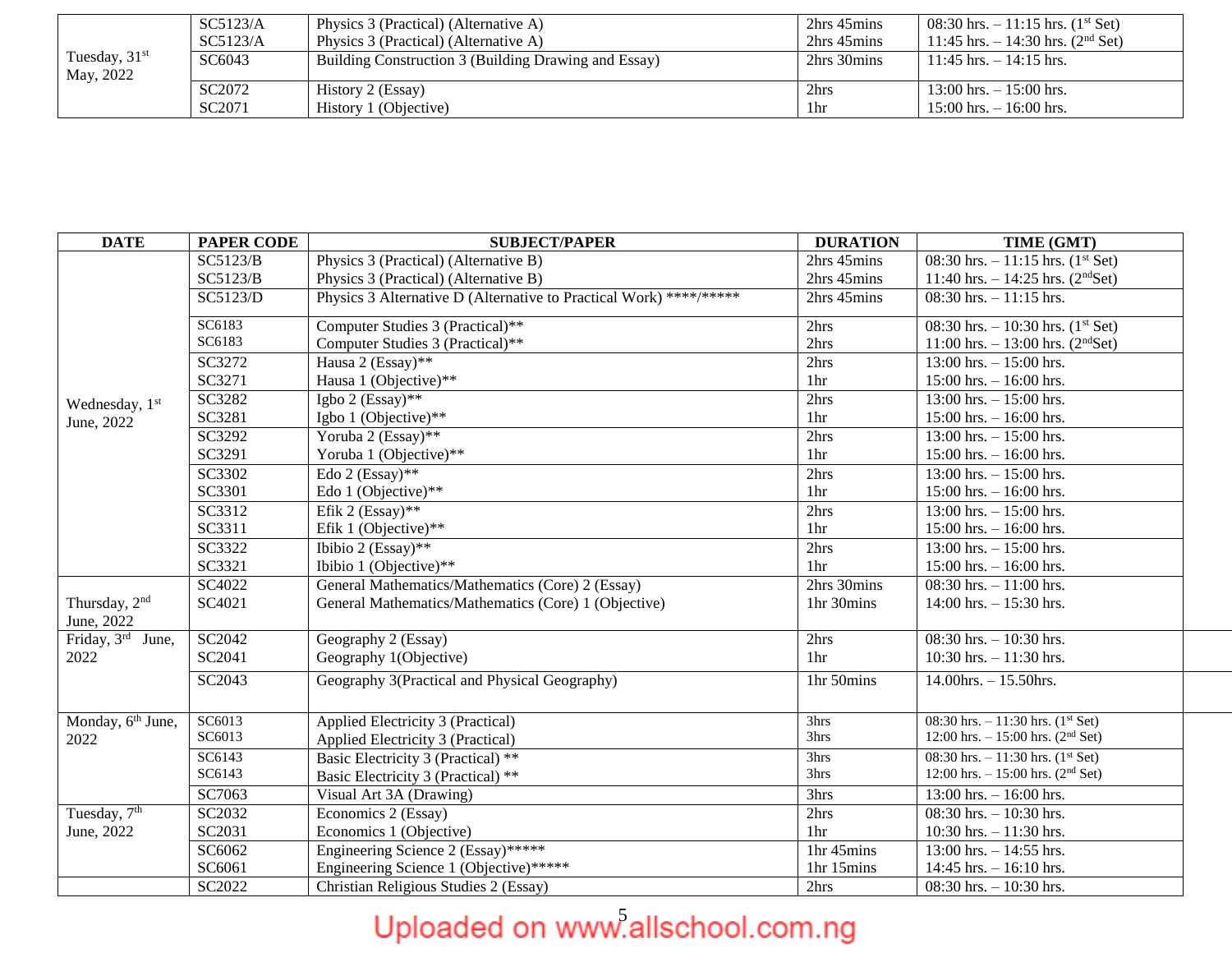| Wednesday, 8 <sup>th</sup> | SC2021             | Christian Religious Studies 1 (Objective) | 1hr                | $10:30$ hrs. $-11:30$ hrs.  |
|----------------------------|--------------------|-------------------------------------------|--------------------|-----------------------------|
| June, 2022                 | SC2082             | Islamic Studies 2 (Essay)                 | 2hrs               | $108:30$ hrs. $-10:30$ hrs. |
|                            | SC <sub>2081</sub> | Islamic Studies 1 (Objective)             | 50 <sub>mins</sub> | $10:30$ hrs. $-11:20$ hrs.  |
|                            | SC5052             | Chemistry 2 (Essay)                       | 2hrs               | $13:00$ hrs. $-15:00$ hrs.  |
|                            | SC5051             | Chemistry 1 (Objective)                   | 1hr                | $15:00$ hrs. $-16:00$ hrs.  |

| <b>DATE</b>                    | <b>PAPER CODE</b> | <b>SUBJECT/PAPER</b>                                                  | <b>DURATION</b> | TIME (GMT)                                      |
|--------------------------------|-------------------|-----------------------------------------------------------------------|-----------------|-------------------------------------------------|
| Thursday, 9th                  | SC3022            | English Language 2(Essay)                                             | 2hrs            | 08:30 hrs. $-10:30$ hrs.                        |
| June, 2022                     | SC3021            | English Language 1 (Objective)                                        | 1 <sub>hr</sub> | 10:30 hrs. $-11:30$ hrs.                        |
|                                | SC3023/B          | English Language 3 (Test of Orals) ** /****                           | 45mins          | 13:00 hrs. $- 13:45$ hrs                        |
| Friday, 10 <sup>th</sup> June, | SC5042            | Biology 2 (Essay)                                                     | 1hr 40mins      | $08:30$ hrs. $-10:10$ hrs.                      |
| 2022                           | SC5041            | Biology 1 (Objective)                                                 | 50mins          | $10:10$ hrs. $-11:00$ hrs.                      |
|                                | SC6072            | Metalwork 2 (Essay)                                                   | 1hr 30mins      | 14:00 hrs. $- 15:30$ hrs.                       |
|                                | SC6071            | Metalwork 1 (Objective)                                               | 1hr             | 15:30 hrs. $- 16:30$ hrs                        |
| Monday, 13 <sup>th</sup>       | SC5102            | Science (Core) 2 (Essay)***                                           | 1hr 30mins      | 08:30 hrs. $-10:00$ hrs.                        |
| June, 2022                     | SC5101            | Science (Core) 1 (Objective)***                                       | 1hr             | 10:00 hrs. $- 11:00$ hrs.                       |
|                                | SC5103            | Science (Core) 3 (Alternative to Practical Work)***                   | 2hrs            | 12:00 hrs. $- 14:00$ hrs.                       |
| Tuesday, 14 <sup>th</sup>      | SC5053/A          | Chemistry 3 (Practical) (Alternative A)                               | 2hrs            | 08:30 hrs. $-10:30$ hrs. $(1st Set)$            |
| June, 2022                     | SC5053/A          | Chemistry 3 (Practical) (Alternative A)                               | 2hrs            | 11:00 hrs. $-13:00$ hrs. (2 <sup>nd</sup> Set)  |
|                                | SC5053/D          | Chemistry 3(Alternative D) (Alternative to Practical Work) ****/***** | 1hr 30mins      | 08:30 hrs. $-10:00$ hrs.                        |
|                                | SC6042            | Building Construction 2 (Essay)                                       | 1 <sub>hr</sub> | $11:00$ hrs. $-12:00$ hrs.                      |
|                                | SC6041            | Building Construction 1 (Objective)                                   | 45mins          | $12:00$ hrs. $-12:45$ hrs.                      |
|                                | SC7052            | Music 2 (Essay)                                                       | 2hrs            | 13:00 hrs. $- 15:00$ hrs.                       |
|                                | SC7051            | Music 1 (Objective)                                                   | 1 <sub>hr</sub> | $15:00$ hrs. $- 16:00$ hrs.                     |
|                                | SC5112            | Physical Education 2 (Essay)                                          | 1hr 20mins      | $14:00$ hrs. $-15:20$ hrs.                      |
|                                | SC5111            | Physical Education 1 (Objective)                                      | 50mins          | 15:20 hrs. $- 16:10$ hrs.                       |
| Wednesday, 15 <sup>th</sup>    | SC5122            | Physics 2 (Essay)                                                     | 1hr 30mins      | 08:30 hrs. $-10.00$ hrs.                        |
| June, 2022                     | SC5121            | Physics 1 (Objective)                                                 | 1hr 15mins      | 10:00 hrs. $- 11:15$ hrs.                       |
|                                | SC6032            | Auto Mechanics 2 (Essay)                                              | 1hr 30mins      | 13:00 hrs. $- 14:30$ hrs.                       |
|                                | SC6031            | Auto Mechanics 1 (Objective)                                          | 1hr             | 14:30 hrs. $- 15:30$ hrs.                       |
| Thursday, 16th                 | SC2102            | Literature-In-English 2 (Prose)                                       | 1hr 15mins      | 08:30 hrs. $-$ 09:45 hrs.                       |
| June, 2022                     | SC2101            | Literature-In-English 1 (Objective)                                   | 1 <sub>hr</sub> | 09:45 hrs. $-10:45$ hrs.                        |
|                                | SC2103            | Literature-In-English 3(Drama & Poetry)                               | 2hrs 30mins     | 13:00 hrs. $- 15:30$ hrs.                       |
| Friday, 17 <sup>th</sup> June, | SC5043/A          | Biology 3 (Practical) (Alternative A)                                 | 2hrs            | 08:30 hrs. $-10:30$ hrs. $(1st Set)$            |
| 2022                           | SC5043/B          | Biology 3(Alternative B) (Alternative to Practical Work) ****/*****   | 2hrs            | 08:30 hrs. $-10:30$ hrs.                        |
|                                | SC5043/A          | Biology 3 (Practical) (Alternative A)                                 | 2hrs            | 11:00 hrs. $- 13:00$ hrs. (2 <sup>nd</sup> Set) |
|                                | SC6033            | Auto Mechanics 3 (Practical)                                          | 2hrs            | 08:30 hrs. $-10:30$ hrs. $(1st Set)$            |
|                                | SC6033            | Auto Mechanics 3 (Practical)                                          | 2hrs            | 11:00 hrs. $- 13:00$ hrs. (2 <sup>nd</sup> Set) |
|                                | SC7012            | Clothing and Textiles 2 (Essay)                                       | 1hrs 30mins     | $14:00$ hrs. $-15:30$ hrs.                      |
|                                | SC7011            | Clothing and Textiles 1 (Objective)                                   | 1hr             | 15:30 hrs. $- 16:30$ hrs.                       |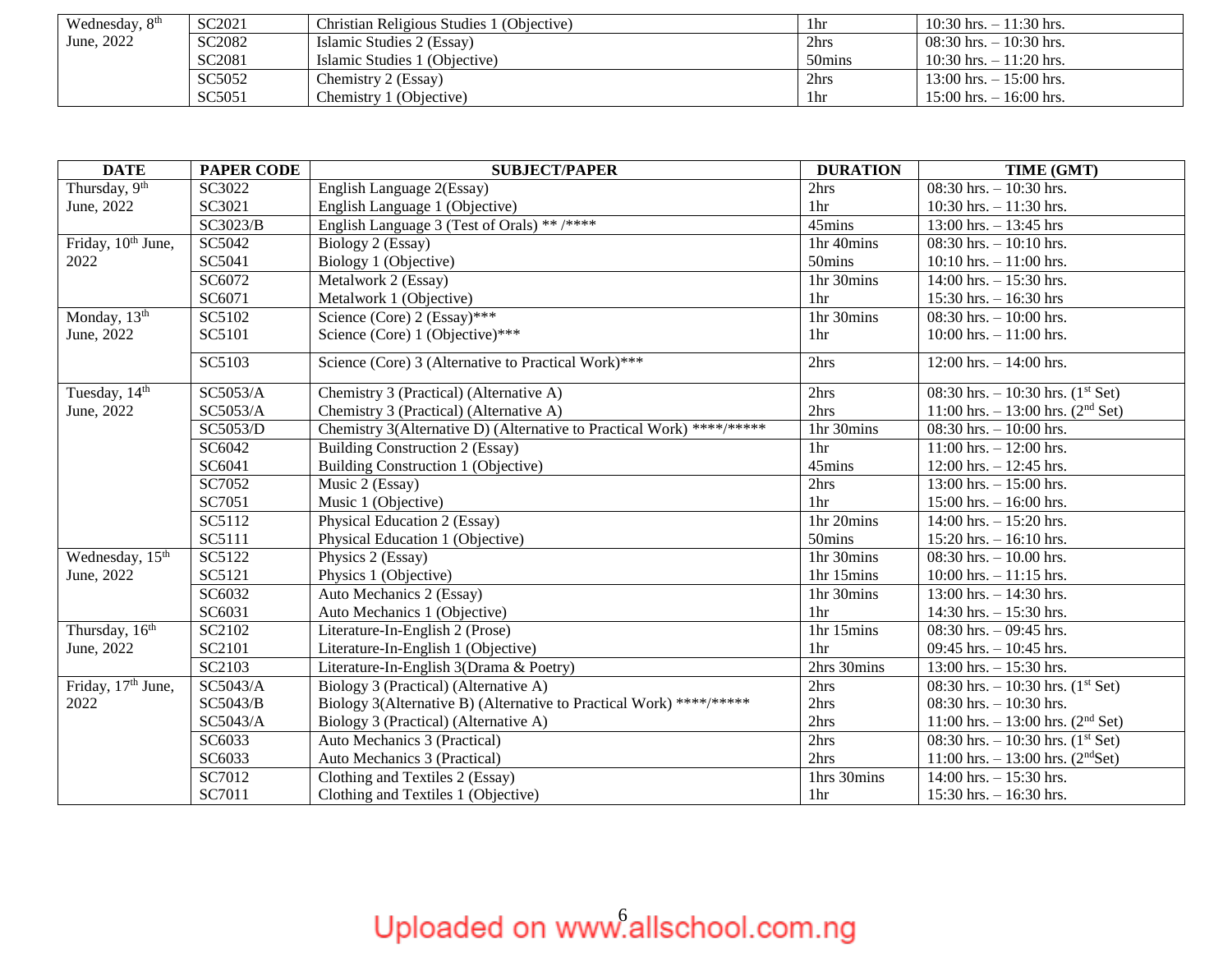| <b>DATE</b>                            | <b>PAPER CODE</b> | <b>SUBJECT/PAPER</b>                                     | <b>DURATION</b>    | TIME (GMT)                                      |
|----------------------------------------|-------------------|----------------------------------------------------------|--------------------|-------------------------------------------------|
| Monday, 20 <sup>th</sup>               | SC5082            | Health Education /Health Science 2 (Essay)               | 1hr 30mins         | 08:30 hrs. $-10:00$ hrs.                        |
| June, 2022                             | SC5081            | Health Education /Health Science 1 (Objective)           | 1 <sup>hr</sup>    | $10:00$ hrs. $-11:00$ hrs.                      |
|                                        | SC7064            | Visual Art 3B (Creative Design)                          | 3hrs               | $13:00$ hrs. $-16:00$ hrs.                      |
| Tuesday, 21 <sup>st</sup>              | <b>SC 5113/B</b>  | Physical Education 3(Theory of Practice)*****            | 2hrs               | 08:30 hrs. $-10:30$ hrs.                        |
| June, 2022                             |                   |                                                          |                    |                                                 |
|                                        | <b>SC7062</b>     | <b>Visual Art 2 (Essay)</b>                              | 2hrs               | 08:30 hrs. $-10:30$ hrs.                        |
|                                        | <b>SC7061</b>     | Visual Art 1 (Objective)                                 | 50 <sub>mins</sub> | $10:30$ hrs. $-11:20$ hrs                       |
|                                        | <b>SC5022</b>     | <b>Agricultural Science 2 (Essay)</b>                    | 2hrs 10mins        | $13:00$ hrs. $-15:10$ hrs.                      |
|                                        | SC5021            | Agricultural Science 1 (Objective)                       | 50 mins            | $15:10$ hrs. $- 16:00$ hrs.                     |
| Wednesday, 22 <sup>nd</sup>            | SC2052            | Government 2 (Essay)                                     | 2hrs               | $08:30$ hrs. $-10:30$ hrs.                      |
| June, 2022                             | SC2051            | Government 1 (Objective)                                 | 1hr                | 10:30 hrs. $-11:30$ hrs.                        |
|                                        | SC6052            | Electronics 2 (Essay)                                    | 1 <sub>hr</sub>    | 08:30 hrs. $-$ 09:30 hrs.                       |
|                                        | SC6051            | Electronics 1 (Objective)                                | 1 <sub>hr</sub>    | 09:30 hrs. $-10:30$ hrs.                        |
|                                        | SC6152            | Basic Electronics 2 (Essay) **                           | 1hr                | $08:30$ hrs. $-09:30$ hrs.                      |
|                                        | SC6151            | Basic Electronics 1 (Objective) **                       | 1hr                | 09:30 hrs. $-10:30$ hrs.                        |
|                                        | SC5053/B          | Chemistry 3 (Practical) (Alternative B)                  | 2hrs               | 08:30 hrs. $-10:30$ hrs. $(1st Set)$            |
|                                        | SC5053/B          | Chemistry 3 (Practical) (Alternative B)                  | 2hrs               | 11:00 hrs. $- 13:00$ hrs. (2 <sup>nd</sup> Set) |
| Thursday, 23rd                         | SC4012            | Further Mathematics/Mathematics (Elective) 2 (Essay)     | 2hrs 30mins        | 08:30 hrs. $-11:00$ hrs.                        |
| June, 2022                             | SC4011            | Further Mathematics/Mathematics (Elective) 1 (Objective) | 1hr 30mins         | $14:30$ hrs. $-16:00$ hrs.                      |
|                                        | SC1071            | Typewriting                                              | 2hrs 40mins        | 08:30 hrs. $-11:10$ hrs. (1 <sup>st</sup> Set)  |
| Friday, 24 <sup>th</sup> June,<br>2022 | SC1071            | Typewriting                                              | 2hrs 40mins        | 11:30 hrs. $-14:10$ hrs. (2 <sup>nd</sup> Set)  |

\* Available to candidates in Ghana only

\*\* Available to candidates in Nigeria only

\*\*\* Available to candidates in The Gambia and Sierra Leone only

\*\*\*\* Available to candidates in Liberia only

\*\*\*\*\* Available to candidates in Sierra Leone only